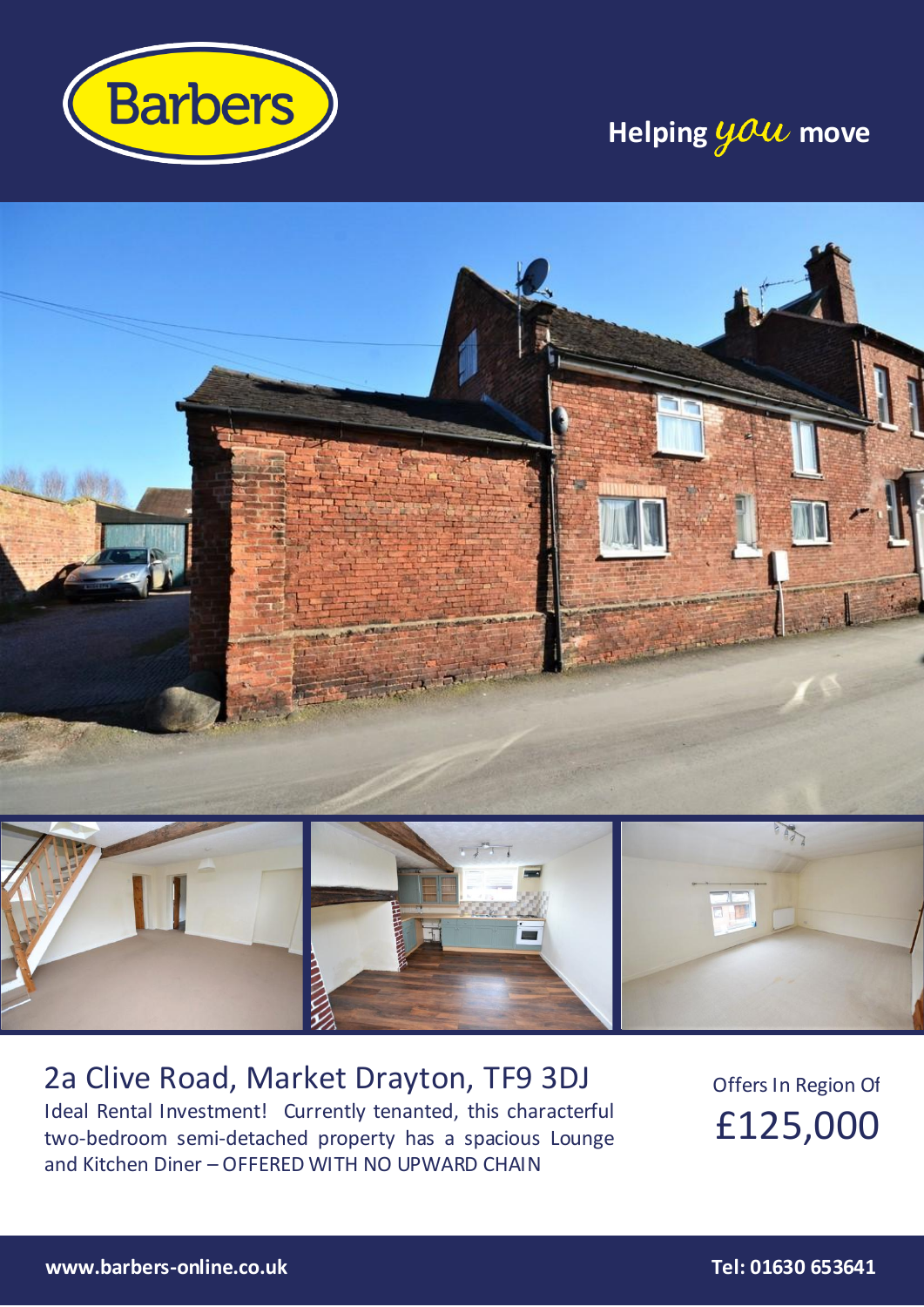## 2a Clive Road Market Drayton, TF9 3DJ

# **Helping you move**

### **Overview**

- Spacious Period House
- Rental Investment Property currently Tenanted
- Entrance Hall, Lounge/Dining Room
- Kitchen, Cloakroom/Wc
- Bathroom, Two Bedrooms
- Offered With No Upward Chain
- Conveniently Located Close to Town Centre
- EPC Rating D



### **Brief Description**

It's thought that this wonderfully spacious semi-detached property once served as the stables to a larger Georgian house and has been one of the feature properties on Clive Road for many years.

To the ground floor, the spacious living accommodation briefly offers an entrance hallway, large lounge with oak beam and stairs to the first floor, dining kitchen with inglenook fireplace and cloakroom/w.c. To the first floor are two double bedrooms and a bathroom. Externally there is a generous storage room/workshop. Currently tenanted, this is offered to the market as a rental investment and so with no upward chain.

#### **Location**

was granted back in 1245 by Henry III, facilities. With the Shropshire Union Canal and shops, supermarkets and leisure

ENTRANCE HALLWAY Mid-way between Newcastle-under-Lyme and Shrewsbury where you'll find a greater range of amenities, M6 J15 is 20-30 minutes (depending on traffic!) and The Potteries, Crewe, Stafford and  $\sqrt{1+|S|}$  $\begin{bmatrix} \text{Telford} & \text{are} & \text{all} \end{bmatrix}$  within commutable Parties are distance.

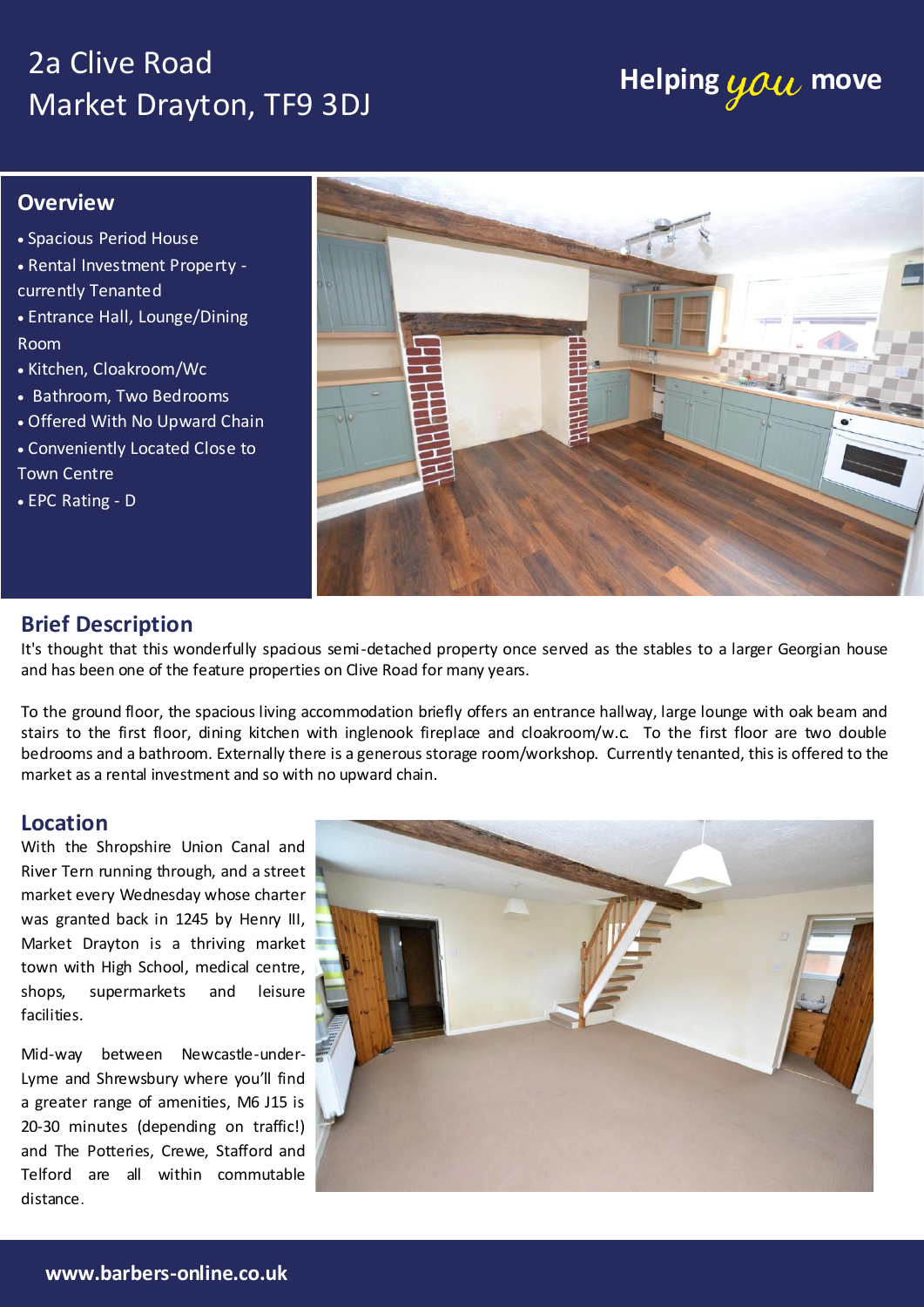## **Your Local Property Experts 01630 653641**



### **Useful Information**

**TO VIEW THIS PROPERTY:** Please call our Market Drayton team on 01630 653641 or email us at [marketdrayton@barbers-online.co.uk](mailto:marketdrayton@barbers-online.co.uk)

**SERVICES:** We are advised that all mains services and gas central heating are available. Barbers have not tested any apparatus, equipment, fittings etc or services to this property, so cannot confirm that they are in working order or fit for purpose. A buyer is recommended to obtain confirmation from their Surveyor or Solicitor.

**LOCAL AUTHORITY:** Shropshire Council, Shirehall, Shrewsbury, SY2 6ND. Tel: 0345 678 9002







**DIRECTIONS:** On leaving our office at Maer Lane turn left. At the mini-roundabout turn left and at the next mini roundabout turn right into Frogmore Road. Continue along this road onto Shropshire Street and then eventually taking the first right onto Clive Road. The property is located on the right-hand side and can be identified by our For Sale board.

**PROPERTY INFORMATION:** We believe this information to be accurate, but it cannot be guaranteed. The fixtures, fittings, appliances and mains services have not been tested. If there is any point which is of particular importance, please obtain professional confirmation. All measurements quoted are approximate. These particulars do not constitute a contract or part of a contract.

**AML REGULATIONS:** To ensure compliance with the latest Anti Money Laundering Regulations all intending purchasers must produce identification documents prior to the issue of sale confirmation. To avoid delays in the buying process please provide the required documents as soon as possible.